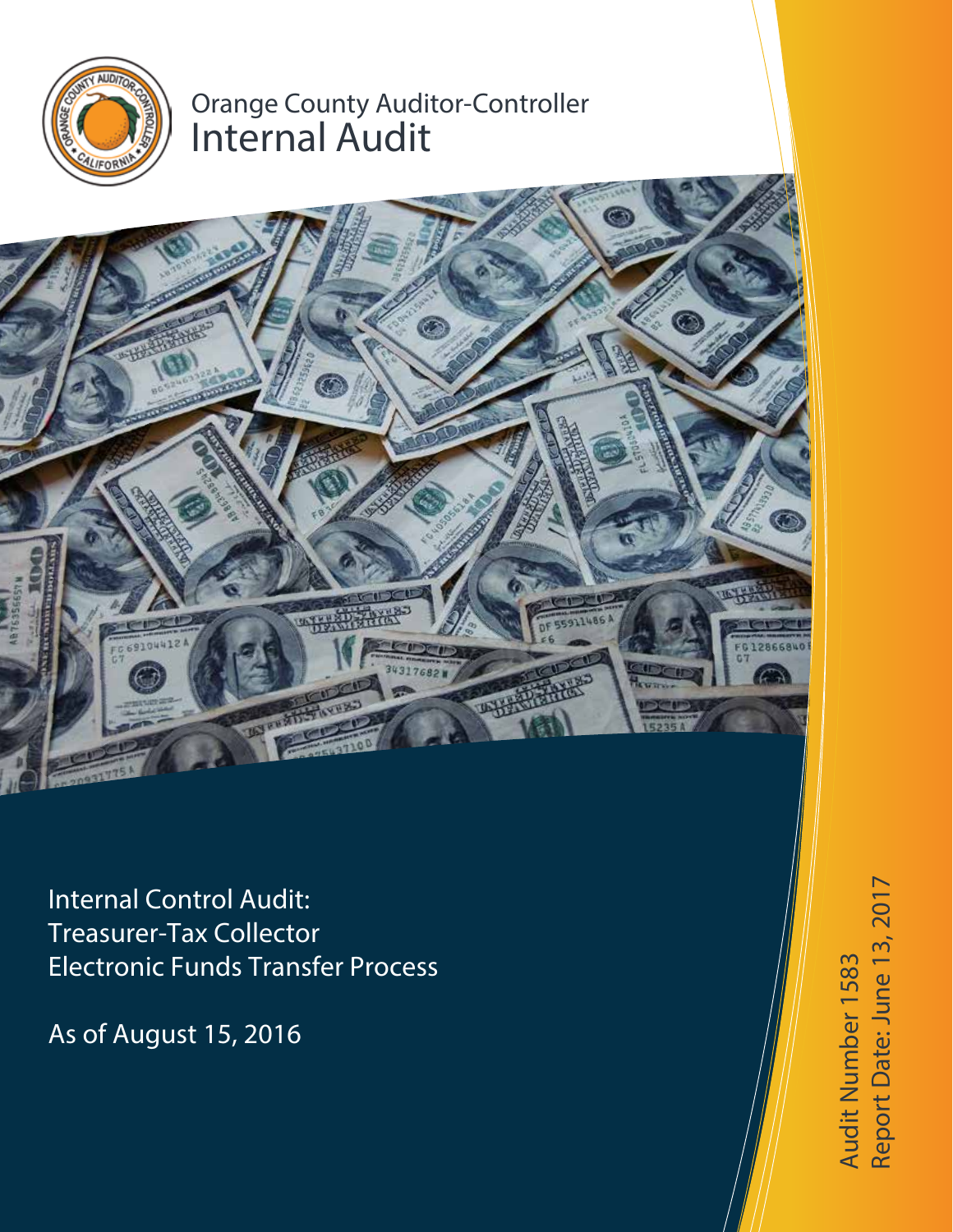

## **Eric H. Woolery, CPA Orange County Auditor‐Controller**

**Toni Smart, CPA Scott Suzuki, CPA, CIA, CISA Jimmy Nguyen, CISA, CFE**

**Director, Internal Audit Assistant Director IT Audit Manager II**

 **12 Civic Center Plaza, Room 200 Santa Ana, CA 92701**

Auditor‐Controller Web Site www.ac.ocgov.com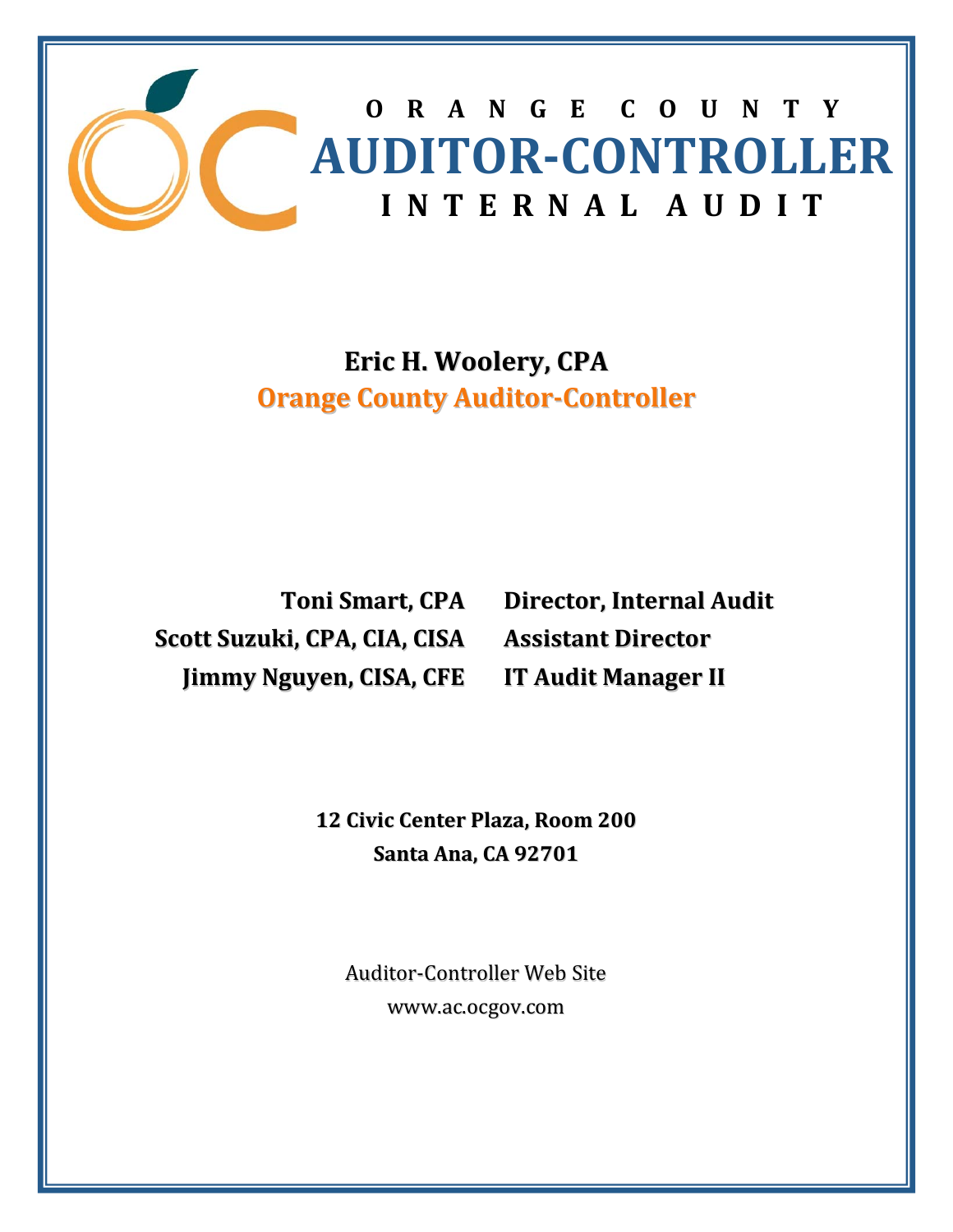

**ERIC H. WOOLERY, CPA**  AUDITOR-CONTROLLER



## **Transmittal Letter**

**Audit No. 1583** 

**June 13, 2017** 

- **TO:** Shari L. Freidenrich, CPA Treasurer-Tax Collector
- **SUBJECT:** Internal Control Audit: Treasurer-Tax Collector Electronic Funds Transfer Process

We have completed our audit of internal controls over the Treasurer-Tax Collector's electronic funds transfer (EFT) process as of August 15, 2016. Our final report is attached for your review.

I submit an **Audit Status Report** quarterly to the Audit Oversight Committee (AOC) and a quarterly report to the Board of Supervisors (BOS) where I detail any critical and significant audit findings released in reports during the prior quarter and the implementation status of audit recommendations as disclosed by our Follow-Up Audits. Accordingly, the results of this audit will be included in a future status report to the AOC and BOS.

Additionally, we will request your department to complete a **Customer Survey** of Audit Services. You will receive the survey shortly after the distribution of our final report.

 Toni Smart, CPA, Director Auditor-Controller Internal Audit Division

#### **Attachments**

Other recipients of this report: Members, Board of Supervisors Members, Audit Oversight Committee Eric Woolery, Auditor-Controller Frank Kim, County Executive Officer Mark Malbon, Chief Assistant Treasurer-Tax Collector – Treasury JC Squires, Financial Manager, Treasurer-Tax Collector Foreperson, Grand Jury Robin Stieler, Clerk of the Board of Supervisors Macias Gini & O'Connell LLP, County External Auditor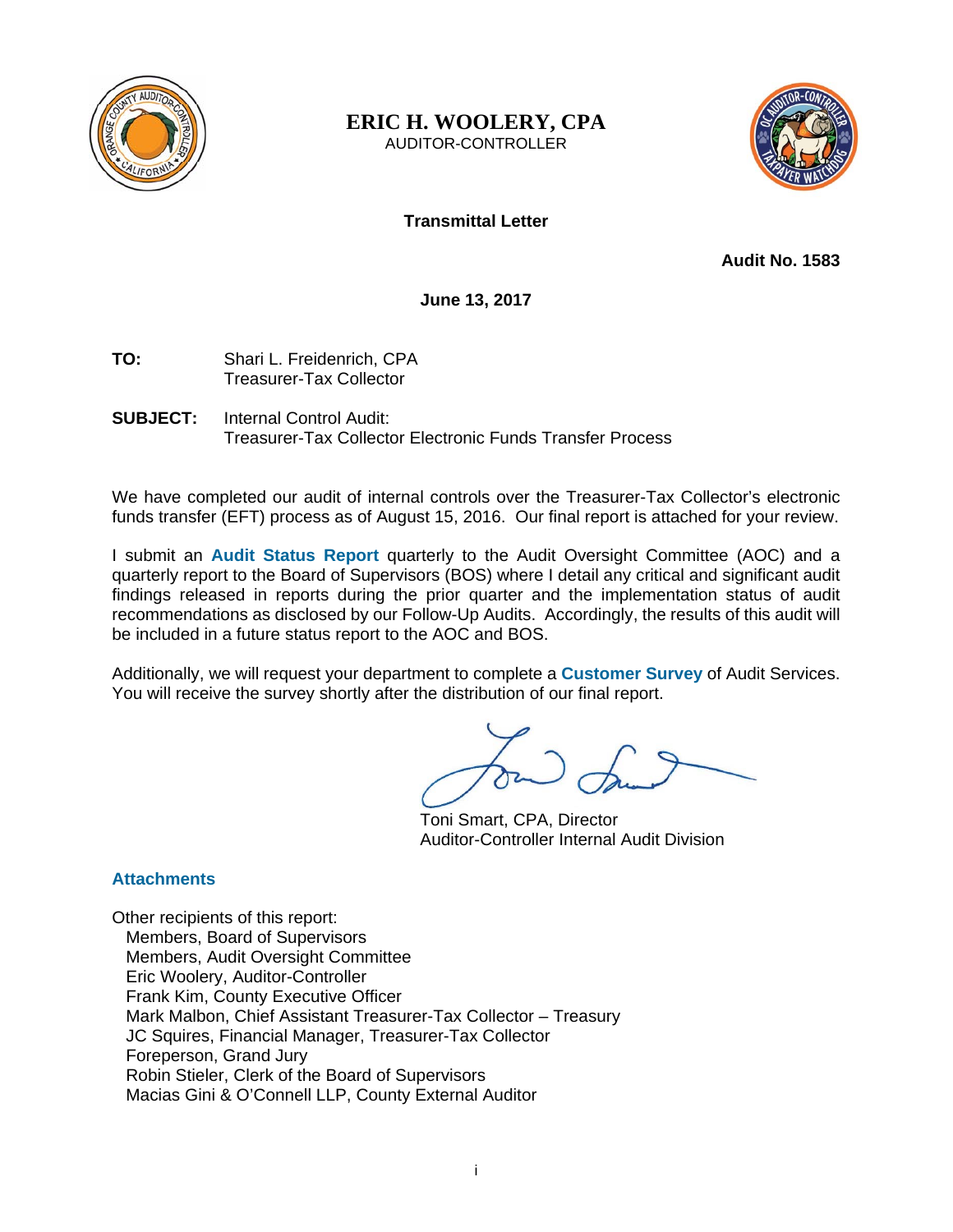

## *Internal Controls Audit: Treasurer-Tax Collector Electronic Funds Transfer Process Audit No. 1583*

**As of August 15, 2016** 

| <b>Transmittal Letter</b>                                                                                                   |                |
|-----------------------------------------------------------------------------------------------------------------------------|----------------|
| <b>Internal Auditor's Report</b>                                                                                            |                |
| <b>OBJECTIVES</b>                                                                                                           | 1              |
| <b>RESULTS</b>                                                                                                              | 1              |
| <b>BACKGROUND</b>                                                                                                           | $\mathbf{2}$   |
| <b>SCOPE AND METHODOLOGY</b>                                                                                                | 3              |
| Detailed Findings, Recommendations, and Management Responses                                                                |                |
| Finding No. 4 – EFT Payment Form Signatures Not Validated (Control Finding)                                                 | 5              |
| Finding No. 5 - Requestor Name Not Printed on EFT Request Forms for the<br><b>Department of Education (Control Finding)</b> | 5.             |
| Finding No. 9 - T-TC Suite Physical Access Controls (Control Finding)                                                       | 5              |
| <b>ATTACHMENT A: Report Item Classifications</b>                                                                            | $\overline{7}$ |
| <b>ATTACHMENT B: Treasurer-Tax Collector Management Response</b>                                                            | 8              |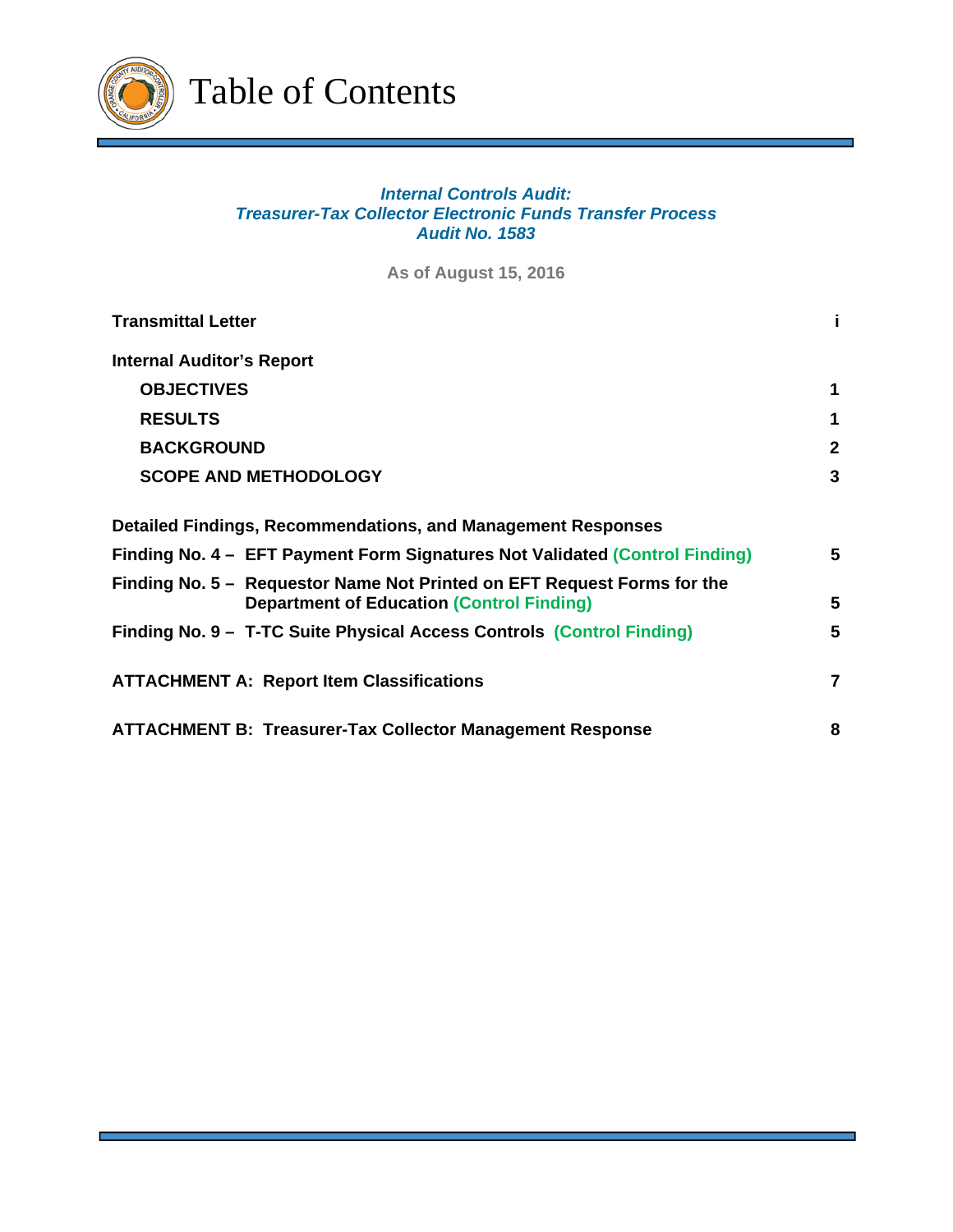

Internal Auditor's Report

#### **Audit No. 1583 June 13, 2017**

| TO:      | Shari L. Freidenrich, CPA<br><b>Treasurer-Tax Collector</b>                                 |
|----------|---------------------------------------------------------------------------------------------|
| FROM:    | Toni Smart, CPA, Director<br>Auditor-Controller Internal Audit Division                     |
| SUBJECT: | Internal Control Audit:<br><b>Treasurer-Tax Collector Electronic Funds Transfer Process</b> |

#### **OBJECTIVES**

We have completed our audit of internal controls over the Treasurer-Tax Collector's (T-TC) Electronic Funds Transfer (EFT) process as of August 15, 2016. Our audit was conducted in conformance with professional standards established by the Institute of Internal Auditors. The objectives of our audit were to:

- 1. Ensure appropriate internal controls (manual and IT) for safeguarding EFTs are in effect and operating as intended, by preventing or detecting the unauthorized direction of funds, including properly segregating duties for processing EFTs (manual and application), i.e., no single individual can initiate, approve, and release an EFT.
- 2. Ensure EFTs processed by the T-TC are accurate (for the correct amount, to the correct bank account, etc.) and valid (properly authorized, processed per documented procedures, etc.).
- 3. Identify any business process efficiency enhancements related to EFTs.

#### **RESULTS**

**Objective #1:** Our audit found that no single individual could initiate, approve, and release an EFT, and that internal controls for processing EFTs were in effect and operating as intended; however, we identified **two (2) Critical Control Weaknesses**, **one (1) Significant Control Weakness**, and **four (4) Control Findings**.

**Objective #2**: Our audit found that appropriate internal controls for ensuring the validity and accuracy of EFTs were in effect and operating as intended with the following exceptions. We identified **two (2) Control Findings** regarding the need to incorporate a process to validate the authenticity of signatures recorded on county EFT payment request forms and the need to print the names next to signatures recorded on the Department of Education EFT payment request form in order to validate the owner of the signature.

**Objective #3:** Based on our audit, we did not observe any areas where business process efficiency could be enhanced.

**Due to the sensitive nature of the specific findings, the details of the report were presented to a limited audience.**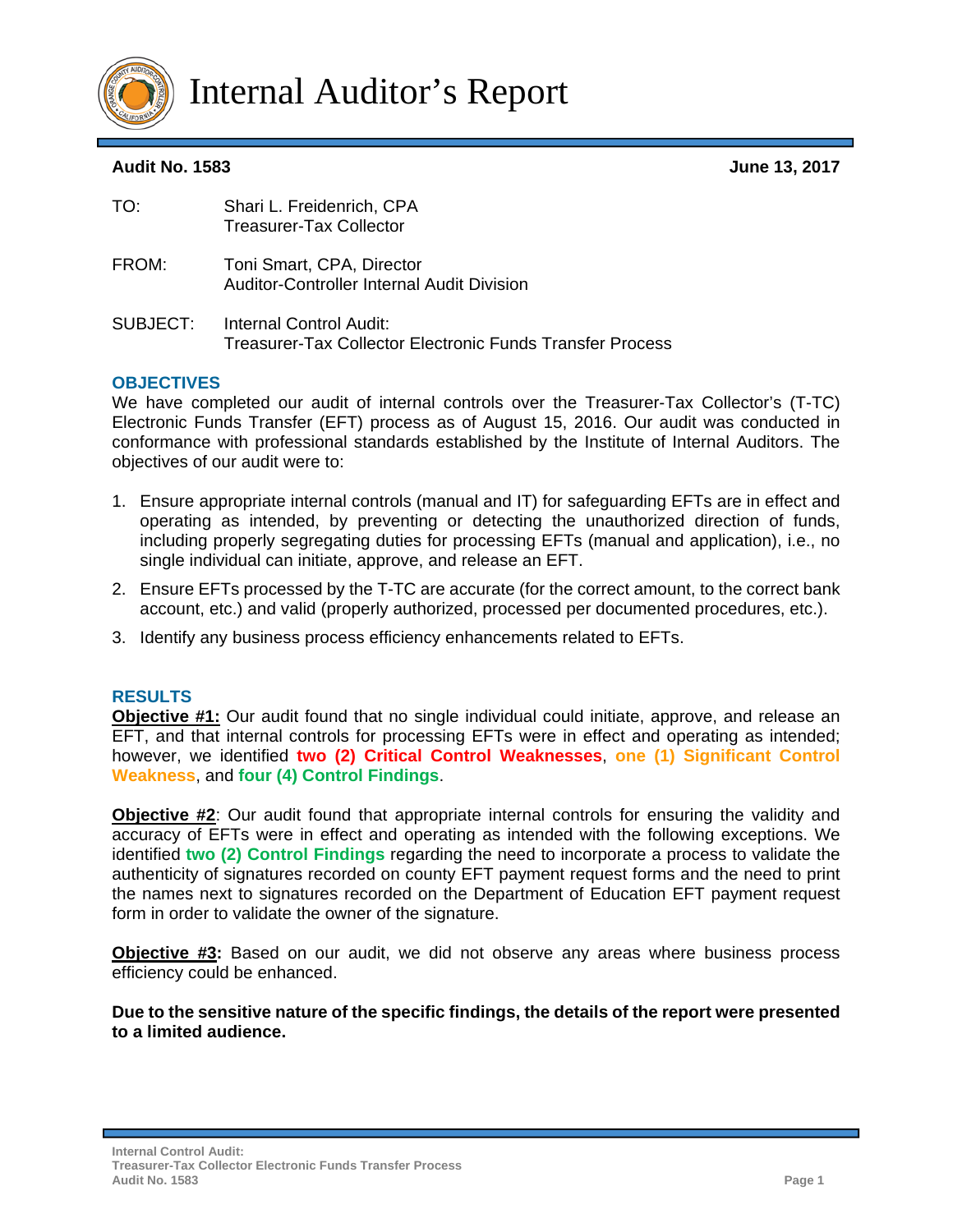

## **BACKGROUND**

The mission of the Office of the Treasurer-Tax Collector (T-TC) is to ensure safe and timely receipt, deposit, collection, and investment of public funds. The department has 91 employees in three divisions (Treasury, Tax & Central Collections, and Investment) and a FY 2016-17 operating budget of almost \$14 million. Related to this audit, the Cash Management unit of the Treasury Division provides bank-related services and relationship management, cash management and forecasting, and financial electronic commerce solutions. It also coordinates electronic payment options via wire, ACH (Automated Clearing House), and intra-bank transfers.

#### **Electronic Funds Transfers**

Electronic funds transfers (EFT) consist of wire transfers, ACH transactions, and intra-bank transfers. The T-TC processed approximately \$24 billion in EFTs between July 2015 and June 2016 as follows:

- Wire transfers (approximately \$5.7 billion) are electronic payments made the same day as the scheduled payment date. Wire transfers are used for accounts payable, payroll, and trust payments for both the County and the Department of Education (DOE).
- Investment wire transfers (approximately \$14.5 billion) relate to investment purchases performed by the T-TC on behalf of the pooled and non-pooled participants, including the County and Educational participants.
- ACH (approximately \$839 million) payments are electronic payments that settle one day after being processed. ACH payments are used for accounts payable, trust payments, state payroll taxes, sales taxes, and landfill taxes.
- Intra-bank transfers (approximately \$3 billion) are transfers between the various bank accounts managed by the T-TC including the County and DOE.

#### **Prior Audit Coverage**

A report on Internal Control Audit: Auditor-Controller's and Treasurer-Tax Collector's \$22 Billion Electronic Funds Transfer Processes for the period March 1, 2008 through March 31, 2010, Audit No. 2821, was issued on October 14, 2010.

#### **SCOPE AND METHODOLOGY**

Our audit was as of August 15, 2016 and included:

- 1. Only EFT transactions.
- 2. Only processes at the T-TC.
- 3. Internal controls (system and manual) for administering and monitoring EFTs around applications directly involved in the EFT process.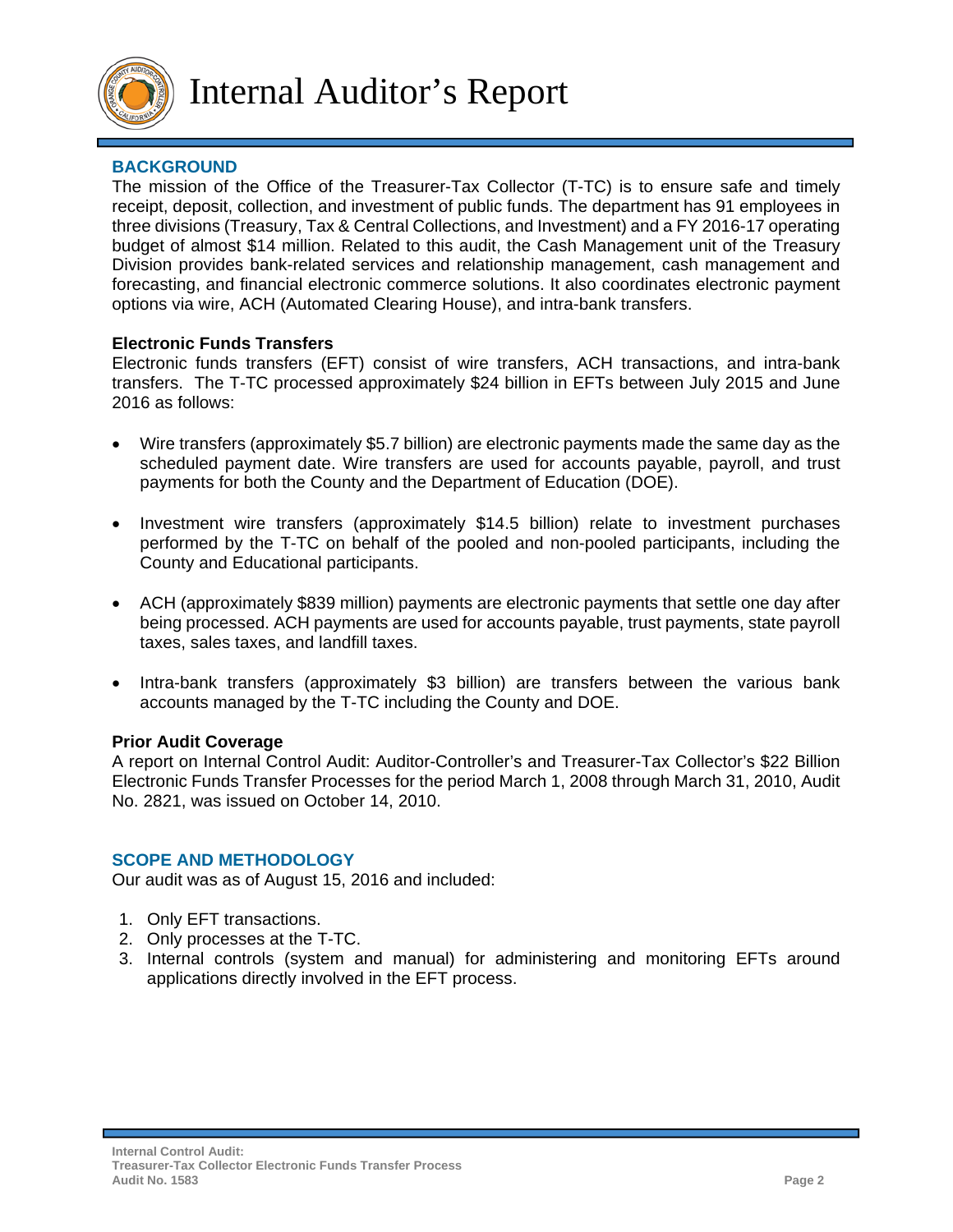

## **Scope Exclusions**

Our audit did not include any of the following:

- 1. EFT request/authorization and processing by other departments as well as any downstream reviews/reconciliations processed by departments other than the T-TC.
- 2. Reviewing check and other disbursement methods.
- 3. Reviewing IT general controls related to the EFT process.
- 4. Testing of certain controls and processes concerning vendor table set-up, invoice approval due to prior audits performed by the former Internal Audit Department, and areas of the T-TC processes covered by the A-C's audits of the Treasury function.
- 5. Examining controls over interface files (e.g., Social Services Agency, Health Care Agency, T-TC, A-C Tax, Child Support Services), except for our review of EFT file security if the department uses the FTP server located at the OC Enterprise Data Center.
- 6. Reviewing CAPS+ user access profiles.

#### **FOLLOW-UP PROCESS**

Please note we have a structured and rigorous **Follow-Up Audit** process in response to recommendations and suggestions made by the Audit Oversight Committee (AOC) and the Board of Supervisors (BOS). Our **First Follow-Up Audit** will generally begin at six months from the official release of the report. A copy of all our Follow-Up Audit reports is provided to the BOS as well as to all those individuals indicated on our standard routing distribution list.

The AOC and BOS expect that audit recommendations will typically be implemented within six months and often sooner for significant and higher risk issues. Our **Second Follow-Up Audit** will generally begin at six months from the release of the first Follow-Up Audit report, by which time **all** audit recommendations are expected to be addressed and implemented. At the request of the AOC, we are to bring to its attention any audit recommendations we find still not implemented or mitigated after the second Follow-Up Audit. The AOC requests that such open issues appear on the agenda at its next scheduled meeting for discussion.

A **Follow-Up Audit Report Form** has already been provided to your department and should be completed as our audit recommendations are implemented. When we perform our first Follow-Up Audit approximately six months from the date of this report, we will need to obtain the completed form to facilitate our review.

#### **MANAGEMENT'S RESPONSIBILITIES FOR INTERNAL CONTROLS**

In accordance with the Auditor-Controller's County Accounting Manual Section S-2 Internal Control Systems: "All County departments/agencies shall maintain effective internal control systems as an integral part of their management practices. This is because management has primary responsibility for establishing and maintaining the internal control system. All levels of management must be involved in assessing and strengthening internal controls." Control systems shall be continuously evaluated by Management and weaknesses, when detected, must be promptly corrected. The criteria for evaluating an entity's internal control structure is the Committee of Sponsoring Organizations of the Treadway Commission (COSO) Internal Control – Integrated Framework.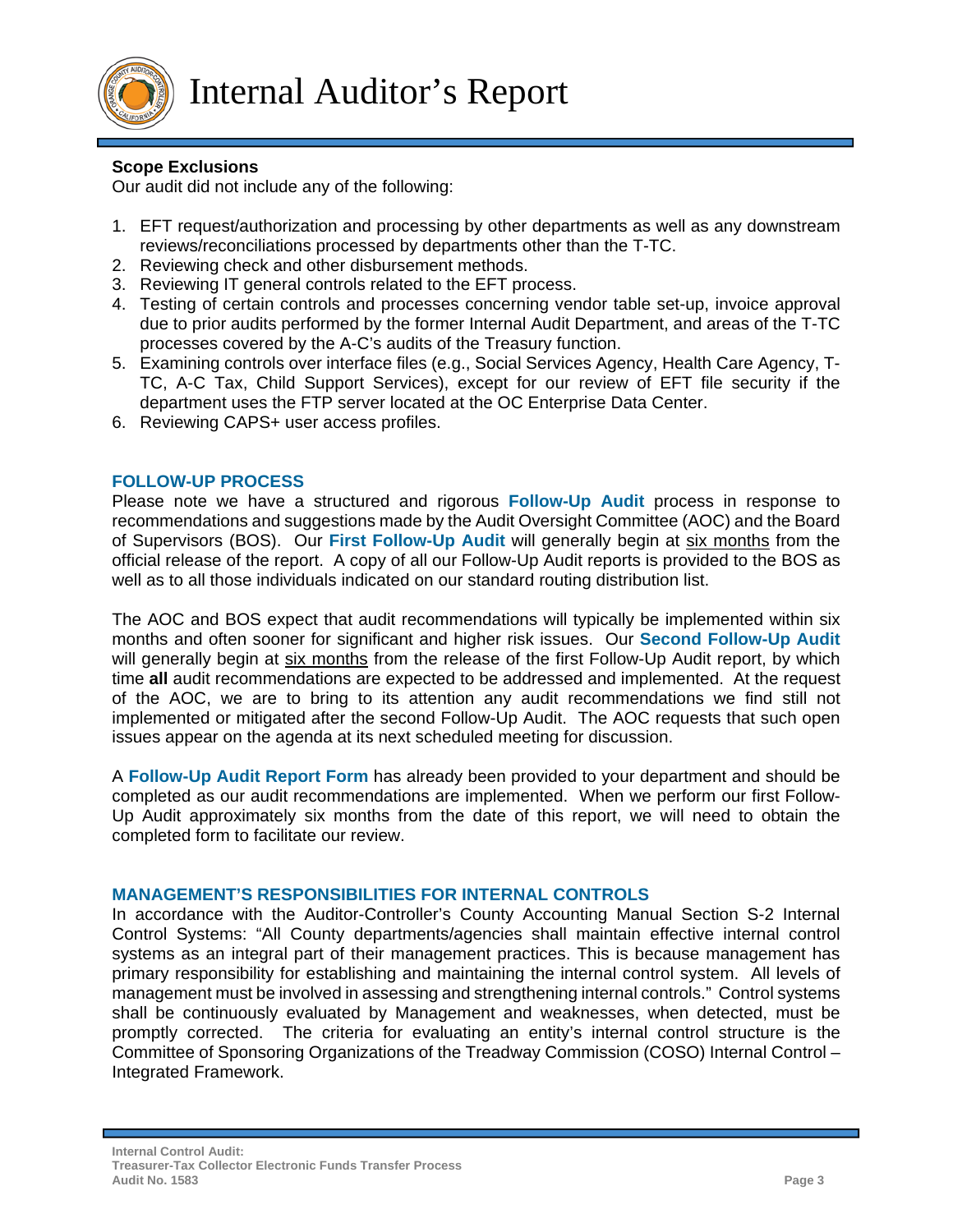

Our Internal Control Audit enhances and complements, but does not substitute for the T-TC's continuing emphasis on control activities and self-assessment of control risks.

#### **Inherent Limitations in Any System of Internal Control**

Because of inherent limitations in any system of internal control, errors or irregularities may nevertheless occur and not be detected. Specific examples of limitations include, but are not limited to, resource constraints, unintentional errors, management override, circumvention by collusion, and poor judgment. Also, projection of any evaluation of the system to future periods is subject to the risk that procedures may become inadequate because of changes in conditions or the degree of compliance with the procedures may deteriorate. Accordingly, our audit would not necessarily disclose all weaknesses in the T-TC's operating procedures, accounting practices, and compliance with County policy.

The Auditor-Controller Internal Audit Division is available to partner with your staff so that they can successfully implement or mitigate difficult audit recommendations.

#### **ACKNOWLEDGEMENT**

We appreciate the courtesy extended to us by the personnel of the Treasurer-Tax Collector and Auditor-Controller during our audit. If you have any questions regarding our audit, please contact me directly at (714) 834-5442, or Scott Suzuki, Assistant Director, at (714) 834-5509.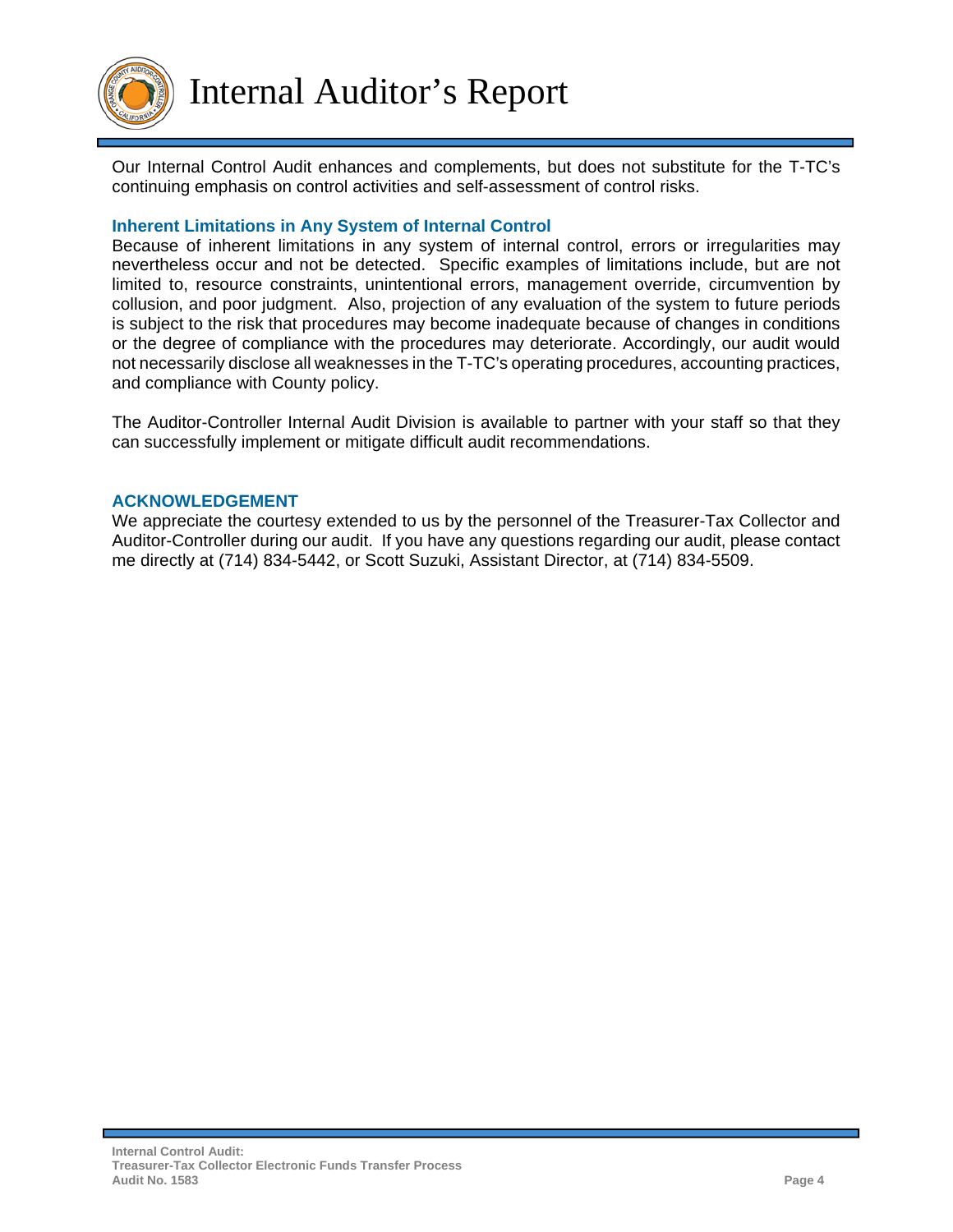

**Finding Nos. 1, 2, 3, 6, 7, and 8** were removed from this report version due to the sensitive nature of the specific findings. T-TC management concurred with each of these recommendations.

## **Finding No. 4 – EFT Payment Form Signatures Not Validated (Control Finding)**

Based on our walkthrough observation and interviews, we found that authorization signatures recorded on the County EFT payment request forms were not validated to verify authenticity of signatures, prior to processing EFT payments. We found the T-TC relies on A-C internal controls pertaining to County signature validation prior to processing EFT payment request; however, County signatures on the Department of Education EFT forms were verified.

#### **Recommendation No. 4:**

We recommend that T-TC maintain a wire transfer authorized signature document log in order to appropriately cross-reference and validate authenticity of signatures on the EFT payment request forms prior to processing payments.

#### **Treasurer-Tax Collector Management Response:**

**Concur.** TTC Management will establish an authorized EFT signature document log and verification process for Auditor-Controller signatures similar to that used for the Department of Education signature verification prior to processing EFT payments.

#### **Finding No. 5 – Requestor Name Not Printed on EFT Request Forms for the Department of Education (Control Finding)**

For school wire payment requests, our audit found that the requestor and approver do not print their names next to their signatures on the School Wire Request forms. As a result, it was difficult to validate the signature's owner.

#### **Recommendation No. 5:**

We recommend that the Schools Wire Request form should be modified to include a section for employees to print their names next to their signatures for ease of verifying the signature's owner.

#### **Treasurer-Tax Collector Management Response:**

**Concur.** TTC Management added a line for printed names to the Department of Education Wire Request Form.

#### **Finding No. 9 – T-TC Suite Physical Access Controls (Control Finding)**

Our walkthrough observation found that the entry door to the T-TC suite where EFTs are processed does not have a keycard lock and was unlocked during the day. While public access is generally restricted to the T-TC front desk and cashier only, an unauthorized person may bypass the keycard controlled T-TC front entry door by utilizing the elevator in Building 11 to go to the ground level, which allows access to the unsecured T-TC suite entry door.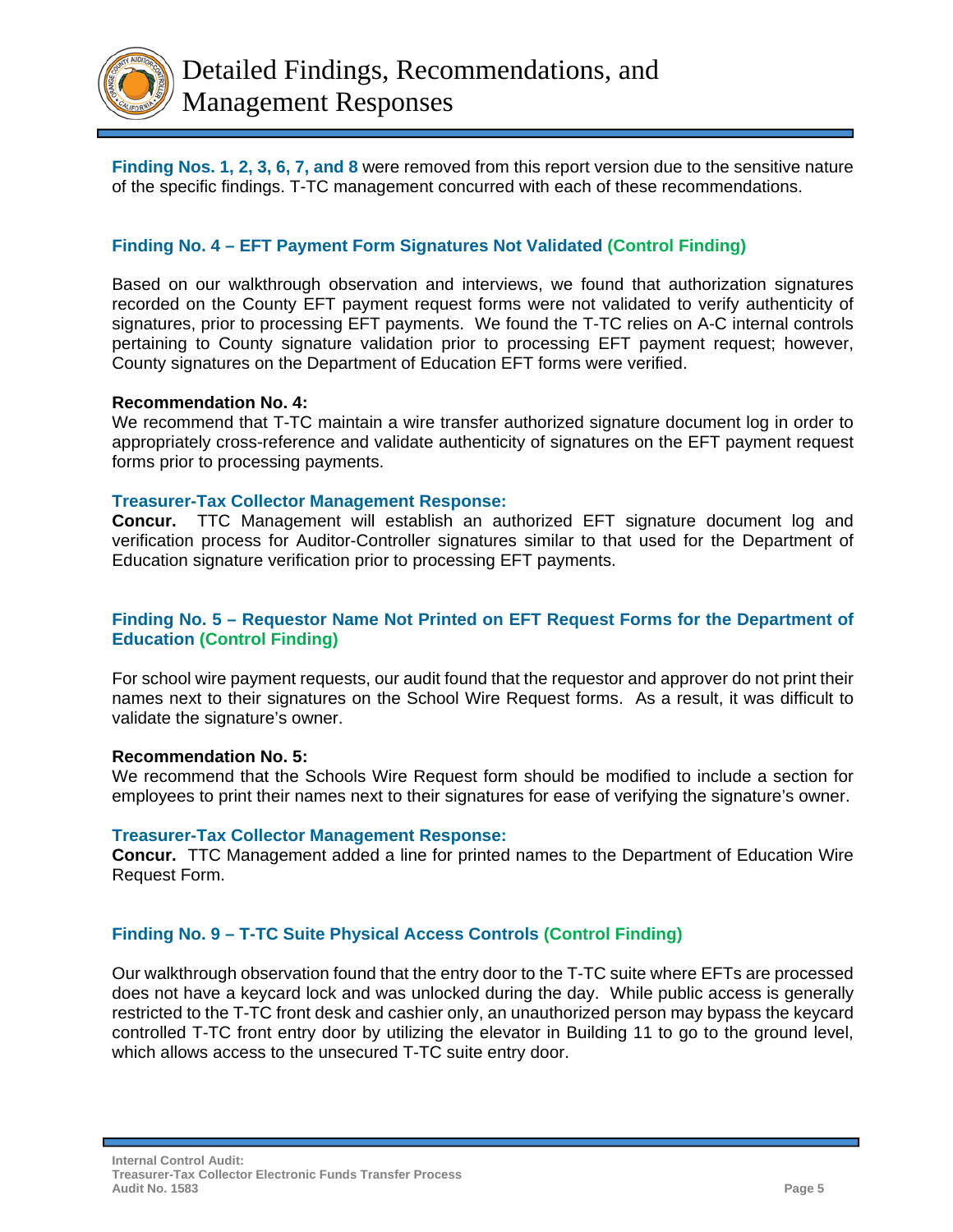

## **Recommendation No. 9:**

We recommend the entry point to the T-TC suite where EFTs are processed be equipped with a keycard lock.

## **Treasurer-Tax Collector Management Response:**

**Concur**. TTC Management has permanently locked the door in question and now requires employees to use one of three other keycard access doors to enter the Treasury Division area.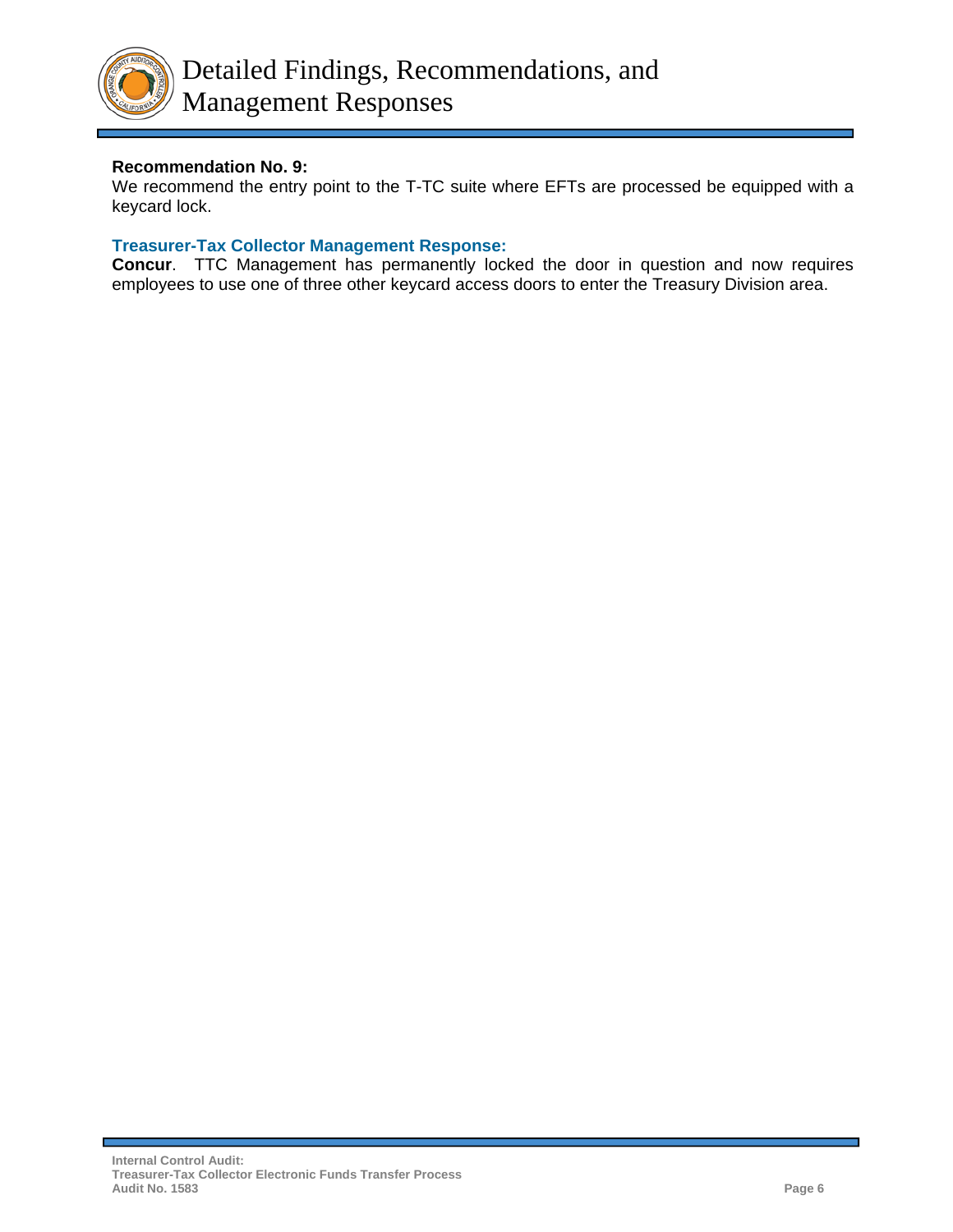

## **ATTACHMENT A: Report Item Classifications**

For purposes of reporting our audit findings and recommendations, we will classify audit report items into three distinct categories:

#### **Critical Control Weaknesses:**

These are Audit Findings or a combination of Auditing Findings that represent critical exceptions to the audit objective(s) and/or business goals. Such conditions may involve either actual or potential large dollar errors or be of such a nature as to compromise the Department's or County's reputation for integrity. Management is expected to address Critical Control Weaknesses brought to their attention immediately.

#### **Significant Control Weaknesses:**

These are Audit Findings or a combination of Audit Findings that represent a significant deficiency in the design or operation of internal controls. Significant Control Weaknesses require prompt corrective actions.

#### **Control Findings:**

These are Audit Findings concerning internal controls, compliance issues, efficiency/effectiveness issues that require management's corrective action to implement or enhance processes and internal controls. Control Findings are expected to be addressed within our follow-up process of six months, but no later than twelve months.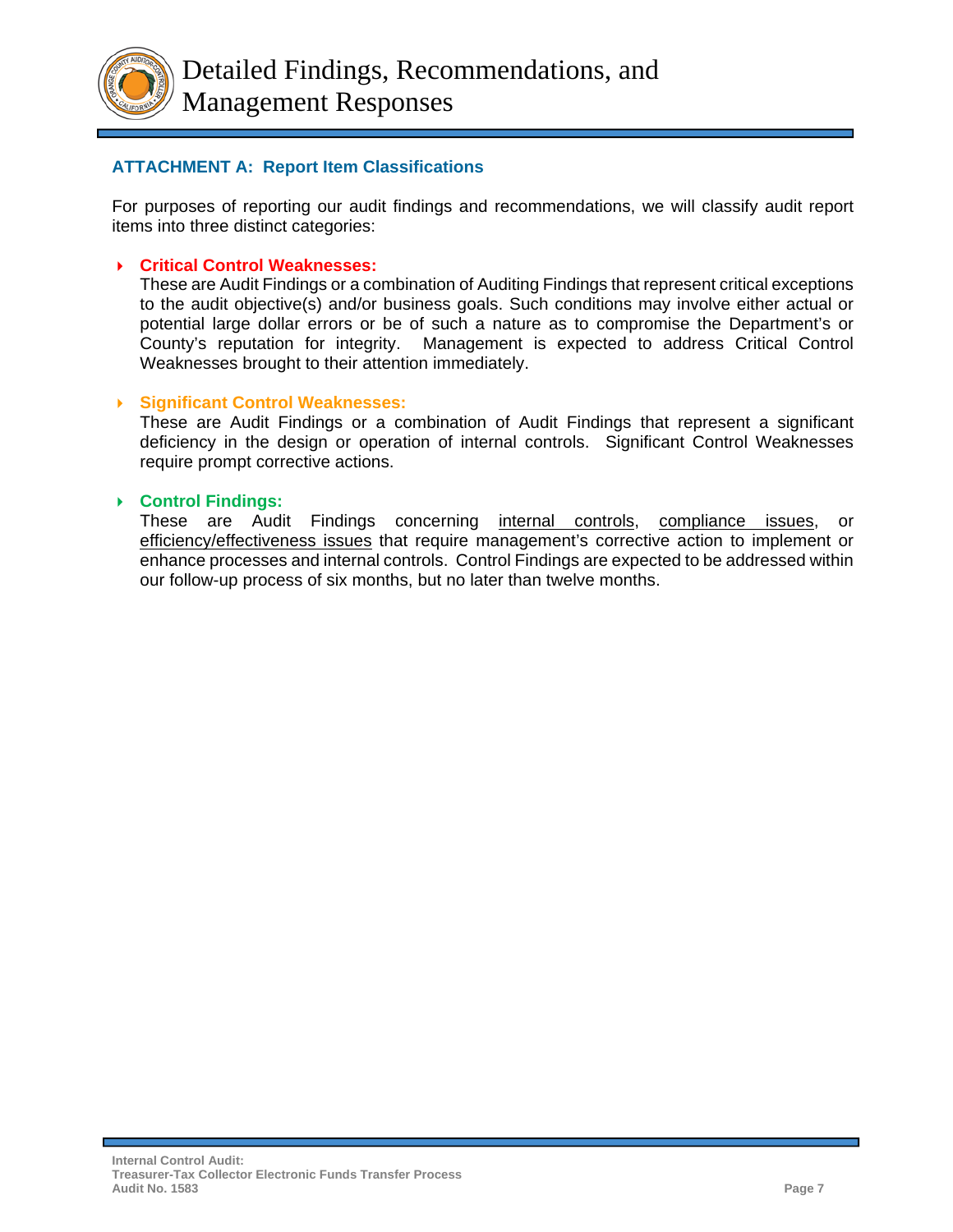

## **ATTACHMENT B: Treasurer-Tax Collector Management Response**